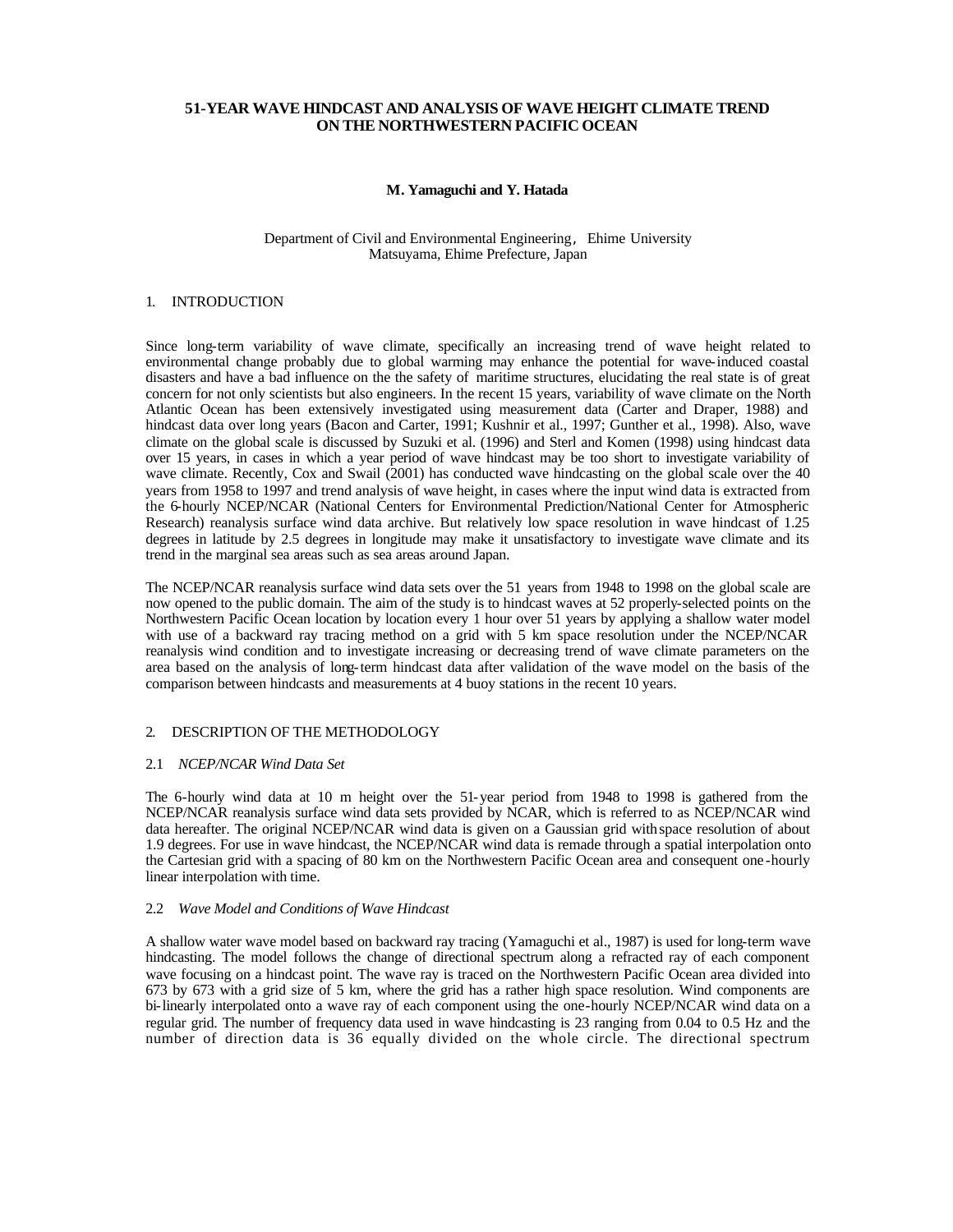

Figure 1. Computation area on the Northwestern Pacific Ocean and location of 52 wave hindcast points including 4 buoy stations.

parameterized with local wind speed and direction is prescribed at the tip of each ray reaching the open boundary and the condition of zero directional spectrum is given at the land boundary.

The model computes one-hourly variation of directional spectrum and the resulting significant waves with mean wave direction at a hindcast point over the 51-year period from 1948 to 1998. The wave hindcasting is conducted at each of 52 points including 4 buoy stations distributed so as to cover the Northwestern Pacific Ocean, as is shown in Figure 1. The points near open sea boundary are located about 700 km inside from the boundary in order to keep fetches for wave growth. The model is a decoupled propagation model belonging to the first generation, but the accuracy compares favorably with WAM at the level of significant waves (Hatada et al., 2000).

As be mentioned below, the NCEP/NCAR wind data tends to yield lower wind speed than actual one for higher wind conditions because of its poor space-time resolution and consequently the same feature appears in the hindcast wave data. For the purpose of dealing with the problem by a convenient way, a coefficient in the wave growth term is tuned so as to give greater growth for higher wind speed compared to the original wave model.

#### 2.3 *Methods of Data Analysis*

Using the time series of hindcast and measured wave height data, various kinds of wave height climate parameters and error statistics are calculated for a whole year period and separately for each year and month on a whole year period. The wave height climate parameters are the mean and standard deviation of significant wave height (SWH) data  $\overline{H}$ ,  $H_s$ , the highest 1/3 mean of SWH data  $H_{1/3}$  and the highest 1/10 mean of SWH data  $H_{1/10}$ . Also, the error statistics are the correlation coefficient between hindcasts and measurements for wave height ? <sub>H</sub>, the slope value of a straight line passing through the origin in the correlation diagram between hindcasts and measurements  $a_{0H}$ , and the root mean square error (RMSE) of wave height  $S$ <sub>H</sub>. The trend analysis for year-grouped wave height climate parameters is made in two ways. One is to fit a straight line to time series of the wave climate parameters, such that

$$
\overline{H} = a(\overline{H})^*t + b(\overline{H})
$$
\n(1)

where *t* is the year. Slope value  $a(\overline{H})$  and intersection value  $b(\overline{H})$  are determined by the least square method. The slope value  $a(H)$  is used to see an increasing or decreasing linear trend in the time series according to the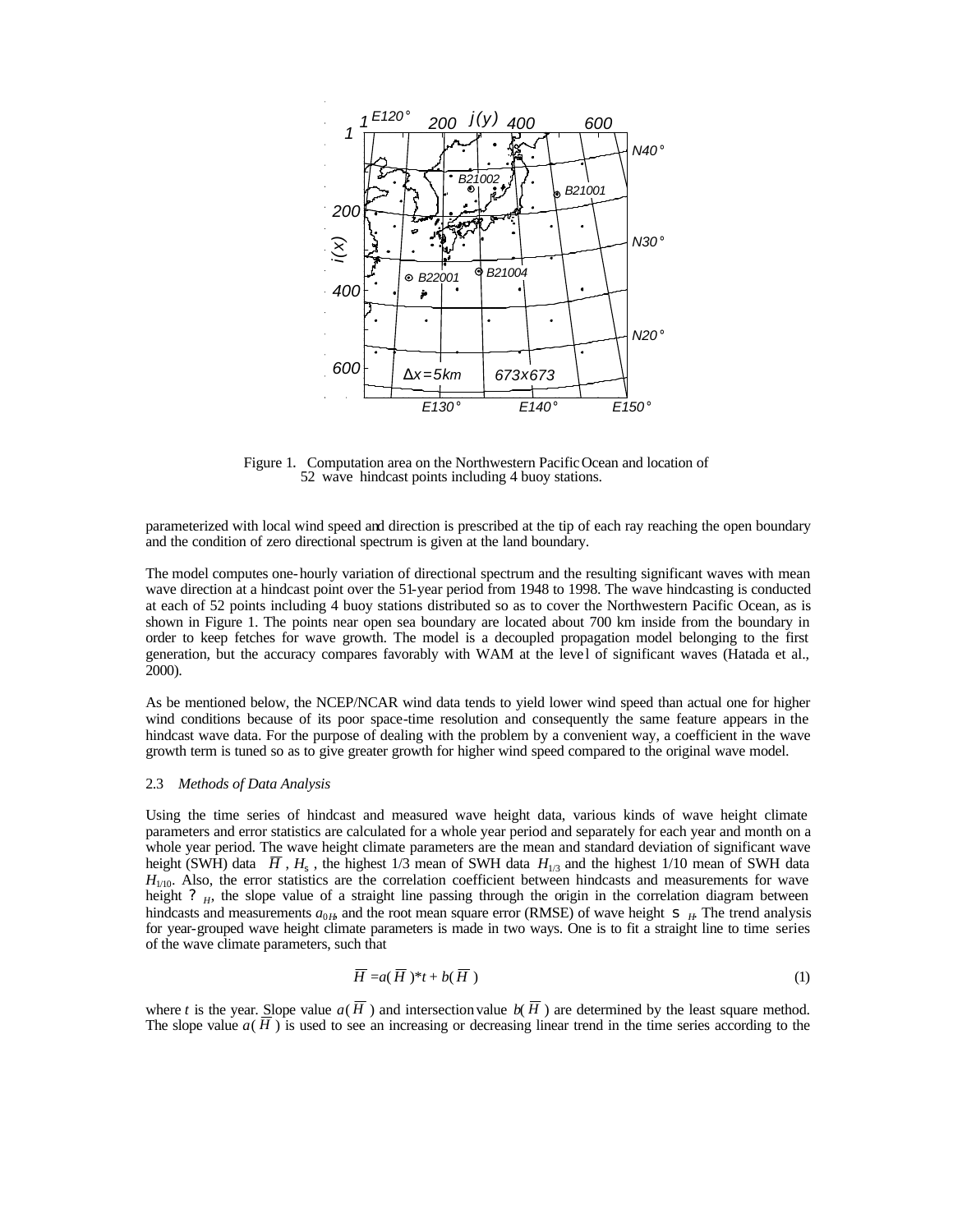sign. The other is to make use of the trend index  $I<sub>T</sub>$  introduced by Suzuki(1975). For the time series with a sample size of more than 20, the criterion at a confidence level of 95 % is as follows.

$$
U_T
$$
  $l_1$   $l_2$   $l_3$   $l_4$   $l_5$   $l_5$   $l_6$   $l_7$   $l_8$   $l_7$   $l_8$   $l_7$   $l_8$   $l_7$   $l_8$   $l_9$   $l_9$   $l_9$   $l_9$   $l_9$   $l_9$   $l_9$   $l_9$   $l_9$   $l_9$   $l_9$   $l_9$   $l_9$   $l_9$   $l_9$   $l_9$   $l_9$   $l_9$   $l_9$   $l_9$   $l_9$   $l_9$   $l_9$   $l_9$   $l_9$   $l_9$   $l_9$   $l_9$   $l_9$   $l_9$   $l_9$   $l_9$   $l_9$   $l_9$   $l_9$   $l_9$   $l_9$   $l_9$   $l_9$   $l_9$   $l_9$   $l_9$   $l_9$   $l_9$   $l_9$   $l_9$   $l_9$   $l_9$   $l_9$   $l_9$   $l_9$   $l_9$   $l_9$   $l_9$   $l_9$   $l_9$   $l_9$   $l_9$   $l_9$   $l_9$   $l_9$   $l_9$   $l_9$   $l_9$   $l_9$   $l_9$   $l_9$   $l_9$   $l_9$ 

The same methods are also applied for the analyses of wind speed climate parameters and their trends using the NCEP/NCAR wind data, in cases where direction-grouped occurrence rates of all wind speed data and high wind speed data greater than 10 m/s over a whole measurement year period are added.

## 3. VALIDATION OF NCEP/NCAR WIND DATA AND HINDCAST WAVE DATA

#### 3.1 *Comparison with Measured Wind Data*

Assuming that wind data at 4 buoy stations deployed by Japan Meteorological Agency are not assimilated into the NCEP/NCAR wind data, comparison between reanalysis and measurement data is continued. Figure 2 indicates contour plot of relative occurrence frequency between reanalysis and measurement for 6-hourly wind speed over the whole measurement year periods at 4 buoy stations. As was shown in Figure 1, name of the buoy stations are B21001 located on the sea area east of north Japan, B21002 on the central part of the Japan Sea, B21004 on sea area south of west Japan and B22001 on the East China Sea. Table 1 also lists the wind climate parameters based on reanalysis and measurement data over an entire measurement period such as mean and standard deviation of wind speed data  $(\overline{U}, U_s)$ , and the wind speed error statistics consisting of correlation coefficient ?  $_U$ , slope value  $a_{0U}$  and RMSE of wind speed  $S_U$  in which measurement rate  $r_U$  and measurement year period are also given. At B21001 station with several tens of kilometers of change of the deployment position before and after 1987 and withdrawal in 1991, the measurement year period of 8 years from 1983 to 1990 is shorter and the measurement rate of 0.661 is lower, compared to the measurement year period of 10 years from 1989 to 1998 and the measurement rates from 0.931 to 0.980 at the other 3 buoy stations.

At 3 stations except for B21001, relatively high correlation between reanalysis and measurement data is suggested by contourlines with slender elliptic forms, while at B21001, lower correlation is indicated by



Figure 2. Contour plot of relative occurrence frequency between reanalysis and measurement for 6-hourly wind speed at 4 buoy stations.

Table 1. Wind speed climate parameters based on reanalysis and measurement data and error statistics.

| Buoy          | / cal | $U_{\rm obs}$ | $U_{\rm s}$ cal | $U_{\rm s}$ obs | U    | a<br>0U | s        | $r_U$ | year period     |
|---------------|-------|---------------|-----------------|-----------------|------|---------|----------|-------|-----------------|
| <b>B21001</b> | 72    | 7.3           | 3.5             | 4.1             | .680 | 0.904   | $\sim$ 1 | 0.661 | $1983-$<br>1990 |
| <b>B21002</b> | 6.0   | 6.7           | 3.0             | 3.8             |      | 0.820   |          | 0.961 | 1989~1998       |
| <b>B21004</b> | 6.3   | 6.5           | 2.9             | 3.6             |      | 0.896   | C C<br>ر | 0.980 | 1989~ 1998      |
| <b>B22001</b> |       |               | 3. l            | 3.5             | 760  |         | ر…       | 0.939 | 1989~<br>1998   |

 $\overline{U}_{\text{cal}}$ ,  $\overline{U}_{\text{obs}}$ ,  $U_{\text{s cal}}$ ,  $U_{\text{s obs}}$ , **s**  $_U$ : m/s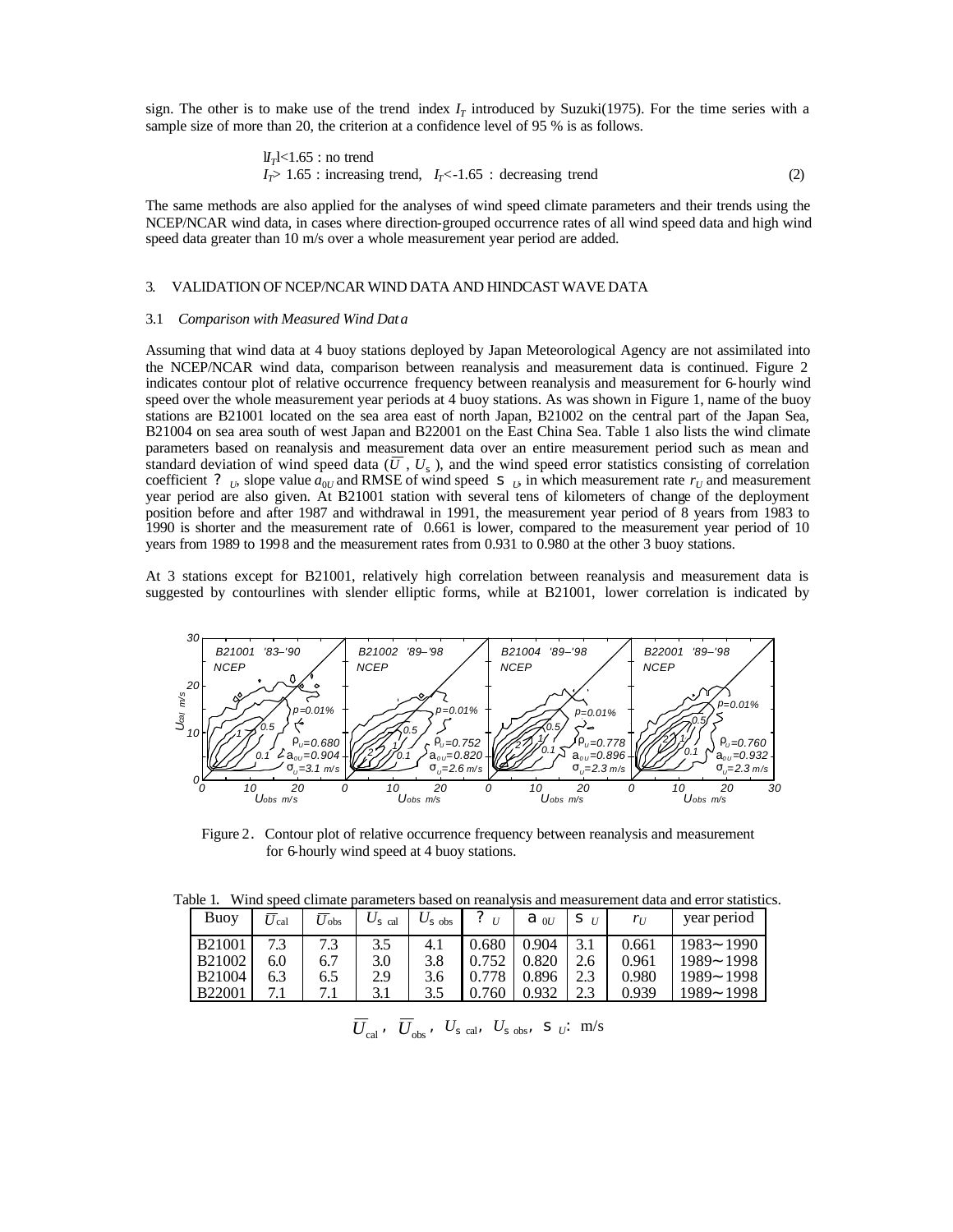contourlines with flat elliptic forms. Also, the NCEP/NCAR wind data tends to give weaker wind speed than the measurement data for stronger wind speed cases, a feature which is clearly seen at B21002. As for the mean wind speed  $\bar{U}$ , close agreement between reanalysis and measurement data is found except for B21002. But the wind speed climate parameter  $U_s$  and the 3 error statistics ?  $U_t$ ,  $a_{0L}$ , s  $U_s$  suggest the above-mentioned tendency.

Figure 3 shows comparison of monthly-grouped wind speed climate parameters based on reanalysis and measurement data at 4 buoy stations. As for the mean wind speed  $\overline{U}$ , reanalysis data yields reasonable agreement with measurement data except for B21002, but as for the parameters representing higher wind parts such as  $U_{1/3}$  and  $U_{1/10}$  reanalysis data gives increasingly lower values than measurement data in turn of  $U_{1/3}$  and *U*<sub>1/10</sub>, as is indicated by correlation coefficient and slope value in each figure. This is the reason that a coefficient of growth term in the wave model is changed to obtain better estimates for higher waves.

Direction-grouped occurrence rates of both all wind speed data and high wind speed data greater than 10 m/s are compared in Figure 4. Overall agreement is observed at any of the buoy stations, although occurrence of the N direction component in reanalysis data is less than that in measurement data at B21001 and B21002. It should be noted that strong winds on the Northwestern Pacific Ocean are likely to blow from a range of north to northwest, where fetch-limited waves may be predominant, being associated with the upwind directions bounded by the continent and Japan Islands.



Figure 3. Comparison of monthly-grouped wind speed climate parameters based on reanalysis and measurement data at 4 buoy locations.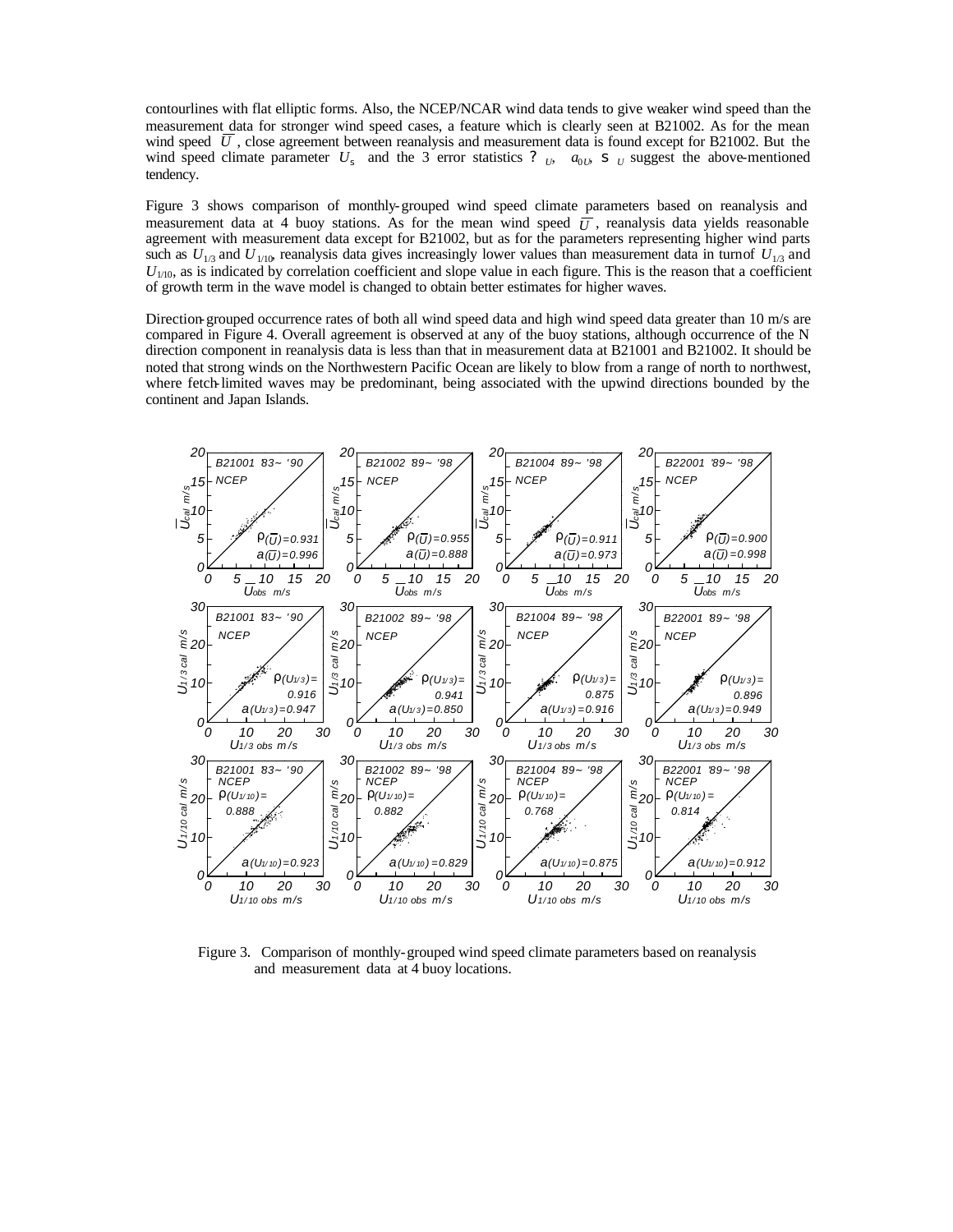

Figure 4. Comparison of direction-grouped occurrence rates of all wind speed data and high wind speed data at 4 buoy stations.

## 3.2 *Comparison with Measured Wave Data*

Data of SWH before August 1, 1990 at buoy stations are obtained from mean value of 20-individual wave height multiplied by 1.60, while data of SWH after August 1, 1990, is made directly from the measured record. This means lower statistical reliability of the data before August 1, 1990. Figure 5 describes contour plot of relative occurrence frequency between hindcast and measurement for 3-hourly wave height at 4 buoy stations and Table 2 summarizes the wave height climate parameters based on hindcast and measurement over a whole measurement period and their error statistics with measurement rate  $r_H$  and measurement year period. It is noted that the measurement rate for waves is not so high as that for winds at any of the buoy stations. Generally, reasonable agreement between hindcast and measurement is found at each of 4 buoy stations. In a more detailed aspect, contourlines with flat elliptic form at B21001 suggest lower correlation compared to the other stations, and hindcast at B21004 becomes smaller than measurement for higher wave conditions. These reflect features of the NCEP/NCAR wind data. The wave height climate parameters based on hindcast and measurement data and the error statistics in the table suggest the above-mentioned tendencies.



Figure 5. Contour plot of relative occurrence frequency between hindcast and measurement for 3-hourly wave height at 4 buoy stations.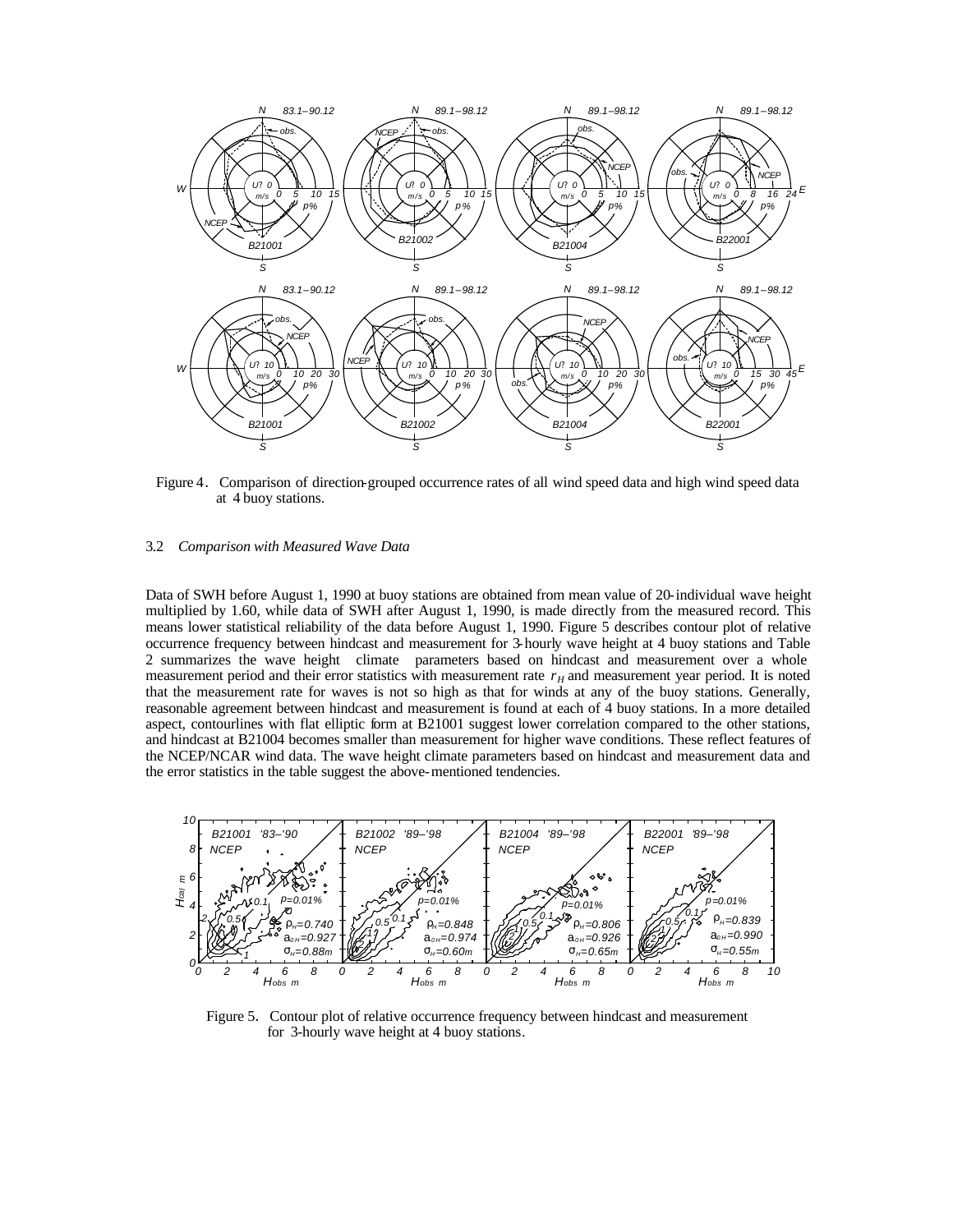Table 2. Wave height climate parameters based on hindcast and measurement and error statistics.

|  |  |  |  | Buoy   $\overline{H}_{cal}$ $\overline{H}_{obs}$   $H_{s}$ $_{cal}$   $H_{s}$ $_{obs}$   $\overline{?}$ $_H$   $a$ $_{0H}$   $s$ $_{H}$   $r_H$   year period |
|--|--|--|--|---------------------------------------------------------------------------------------------------------------------------------------------------------------|
|  |  |  |  | $\vert$ B21001   2.37 2.35   1.13   1.28   0.740   0.927   0.88   0.581   1983~ 1990                                                                          |
|  |  |  |  | $\vert$ B21002   1.79   1.77   1.09   1.06 $\vert$ 0.848   0.974 $\vert$ 0.60   0.582   1989~ 1998                                                            |
|  |  |  |  | $\mid$ B21004   1.99 1.98   0.91   1.09   0.806   0.926   0.65   0.694   1989~ 1998                                                                           |
|  |  |  |  | B22001   1.91   1.84   0.95   0.98   0.839   0.990   0.55   0.729   1989~ 1998                                                                                |

 $\overline{H}$  cal,  $\overline{H}$  obs,  $H$ <sub>s cal</sub>,  $H$ <sub>s obs</sub>, **S**  $_H$ : **m** 

Comparison of monthly-grouped wave height climate parameters based on hindcast and measurement is shown in Figure 6. As for the mean SWH  $\overline{H}$  and the highest 1/3 mean SWH  $H_{1/3}$ , a rather high correlation between hindcast and measurement is observed on the whole, but as for the highest 1/10 mean SWH  $H<sub>1/10</sub>$ , the hindcast gives lower values compared to the measurement. This result indicates that enhancing growth rate in the wave model is successful for wave estimation to some degree, but that it is still not satisfactory for higher waves.

Figure 7 describes interannual variations of yearly-grouped wave height climate parameters estimated using hindcast and measurement data, and measurement rate.The hindcast yields relatively good agreement with the measurement for  $\overline{H}$  and  $H_{1/3}$ , while the correspondence for  $H_{1/10}$  is specifically poor at B21004. It can be said



Figure 6. Comparison of monthly-grouped wave height climate parameters based on hindcast and measurement data at 4 buoy stations.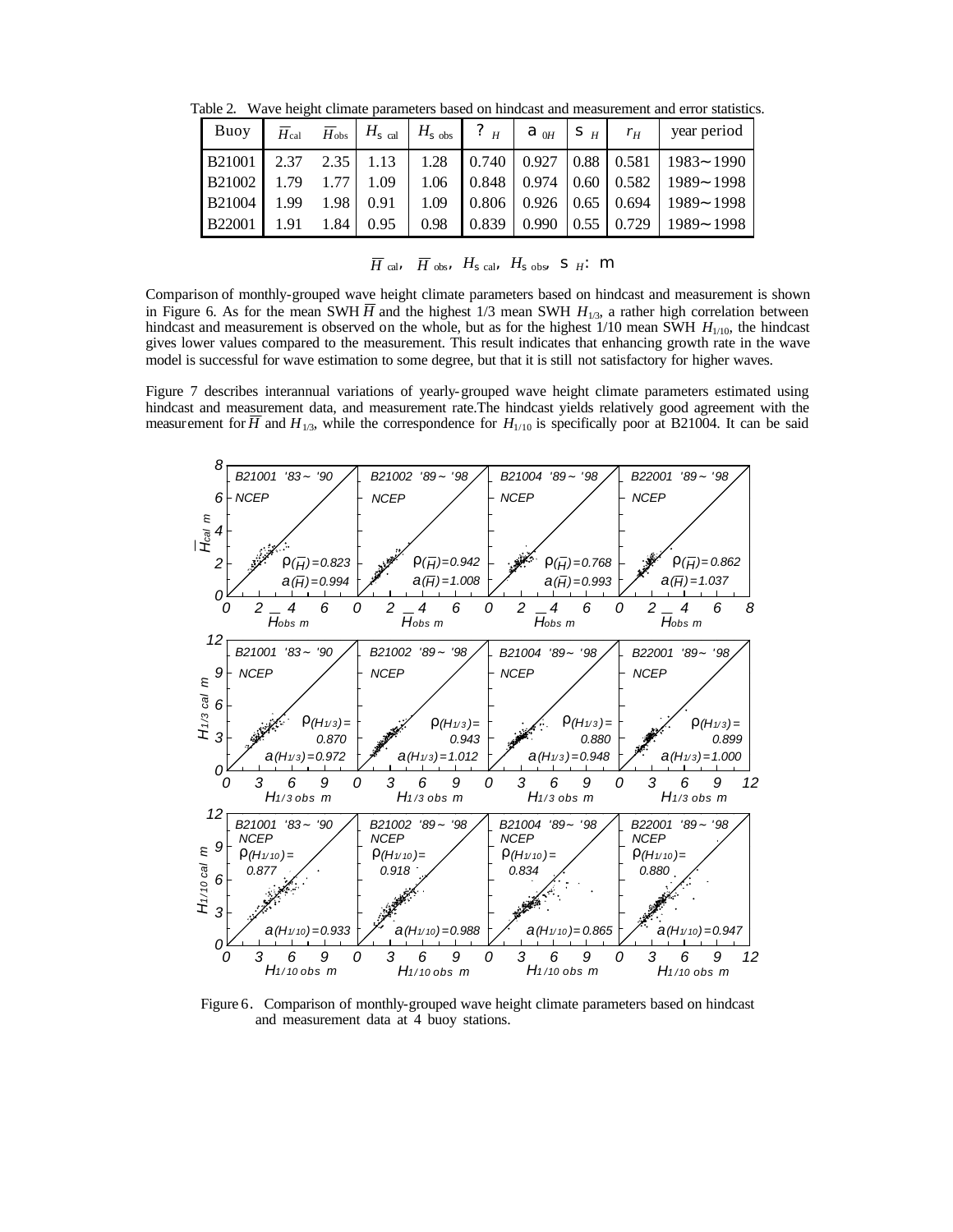

Figure 7. Comparison of yearly-grouped wave height climate parameters based on hindcast and measurement data at 4 buoy stations.

from the above discussion that  $\overline{H}$  and  $H_{1/3}$  rather than  $H_{1/10}$  are preferable for the wave height climate parameters, when the trend of wave height is investigated using long-term wave data hindcast under the NCEP/NCAR wind conditions.

## 4. TREND ANALYSIS OF WINDS AND WAVES ON THE NORTHWESTERN PACIFIC OCEAN

#### 4.1 *Long-Term Variation of Winds and Waves*

A 51-year variation of yearly-grouped climate parameters of wind speed and wave height and their deviations from overall means at B21004 is exemplified in Figure 8. The parameters and deviations are  $(U_{1/3}, ? U_{1/3}, \bar{U}, \bar{U})$ ?  $\overline{U}$ ) for wind speed data and  $(H_{1/3}, ? H_{1/3}, \overline{H}, ? \overline{H})$  for wave height data. Any climate parameters for both wind speed and wave height indicate an increasing trend in the first 10 years from 1948 to 1957 and subsequent small variation around a constant value from 1958 to 1998. A similar tendency is observed at the other locations. The increasing trend in the first 10 years may be due to the reanalysis wind data of poor quality in the period associated with scarcity of measurement data rather than the natural phenomenon called 'climate jump'. From the above-mentioned result, trend analysis of the climate parameters is separately conducted for the data set with the 51-year period from 1948 to 1998 and that with the 41-year period from 1958 to 1998.



Figure 8. 51-year variation of yearly-grouped climate parameters of wind speed and wave height and their deviations from overall means at B21004.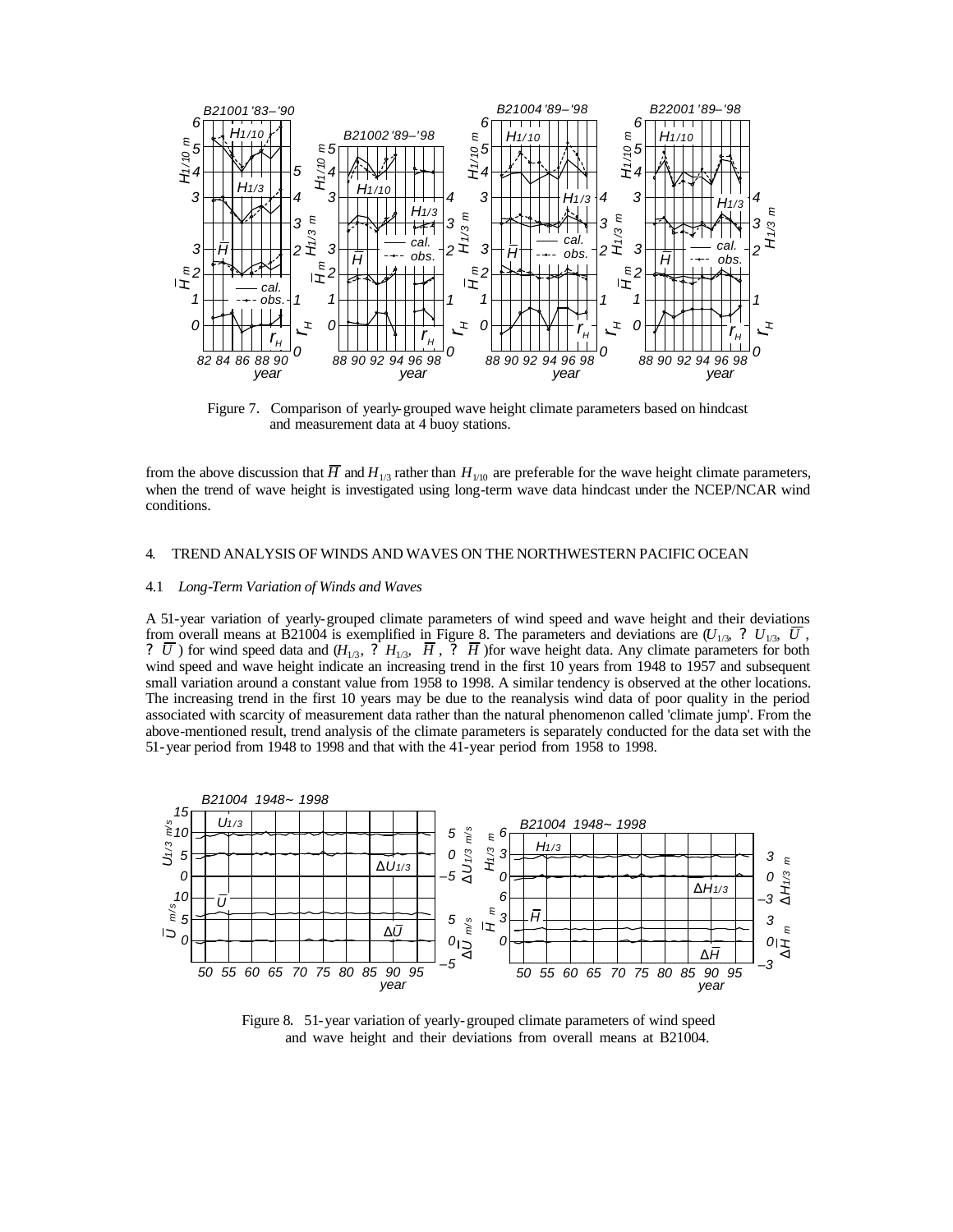Figure 9 shows frequency spectra for residual time series of monthly-separated  $\overline{U}$  and  $\overline{H}$  at B21004, in case where the Blackman-Tukey method is applied under the conditions such as time step of 1 month, sample size of 612 and lag of 48. It should be noted that the analyzed time series is made by subtracting the corresponding monthly-average over the entire period from each monthly-separated data of  $\overline{U}$  or  $\overline{H}$ . The spectra provide the features of white noise without yielding any predominant peak. This suggests that the time series of the climate parameter for either of wind speed or wave height does not have any predominant component excluding seasonal variation with the period of 1 year.



Figure 9. Spectral analyses for residual time series of monthly-grouped  $U_{1/3}$  and  $H_{1/3}$  at B21004.

#### 4.2 *Trend of Winds*

Figure 10 demonstrates the slope value of a linear regression line  $a(\overline{U})$  and the trend index  $I_T(\overline{U})$  for yearly-separated mean wind speed data  $\bar{U}$  over the Northwestern Pacific Ocean, in cases where the data periods are 51 years and 41 years. As for the 51-year period data, rough range of the slope value is between -1 and 2 cm/s/year and the value is positive except for the coastal areas of China and the southern area, increasing from the nearly central area towards the surrounding areas on the whole. The trend index shows a similar distribution to the slope value. If a limiting absolute value of the trend index  $|I_7(\overline{U})|$  indicating statistical significance is roughly taken as 2, increasing or decreasing trend can be detected on several sea areas such as the northeastern and southwestern areas, corresponding to the areas with large absolute value for the slope. As for the 41-year period data, an upper bound of the slope value generally reduces to 1 cm/s/year because of elimination of the first 10 years of data in the 51-year period data which has a strong increasing rate. As a result, sea areas taking negative slope value become larger compared to those based on the 51-year period data and the areas cover the East China Sea, the Japan Sea and offshore region of the Pacific Ocean coasts of west and east Japan. The trend index suggests increasing trend with statistical significance on the southwestern area, the central area and the northeastern area and decreasing trend with statistical significance on the coastal areas of China, Russia, and west and east Japan facing the Pacific Ocean. In particular, the tendency on the northeastern area is strengthened toward the northeast direction. On the sea areas around Japan, the Japan Sea side hardly yields substantially significant trend, and the Pacific Ocean side of west and east Japan gives rise to decreasing trend. Also, weakly increasing trend is observed on the Pacific Ocean side of north Japan and on the East China Sea side of Kyushu Island located in southwest Japan.

### 4.3 *Trend of Waves*

A weighted linear interpolation method (Shiono et al., 1985) is applied to make the data on a 80km grid from the data at 52 irregularly-distributed points. Figure 11 shows space distributions of the mean SWH  $\overline{H}$  and the highest 1/3 mean SWH  $H_{1/3}$  over 41 years. The 51-year data give similar space distributions with slightly lesser values. The mean SWH  $\overline{H}$  on the East China Sea and the Pacific Ocean increases from about 1 m to 2.5 m counterclockwise around Japan and that on the Japan Sea becomes larger from 1m on the southwest area towards 1.5 m on the northeast area. A similar space variation is also observed for the highest 1/3 mean SWH *H*1/3 with a magnitude of 1.6 times as large as *H* and consequently, a small sea area with 4 m height appears on the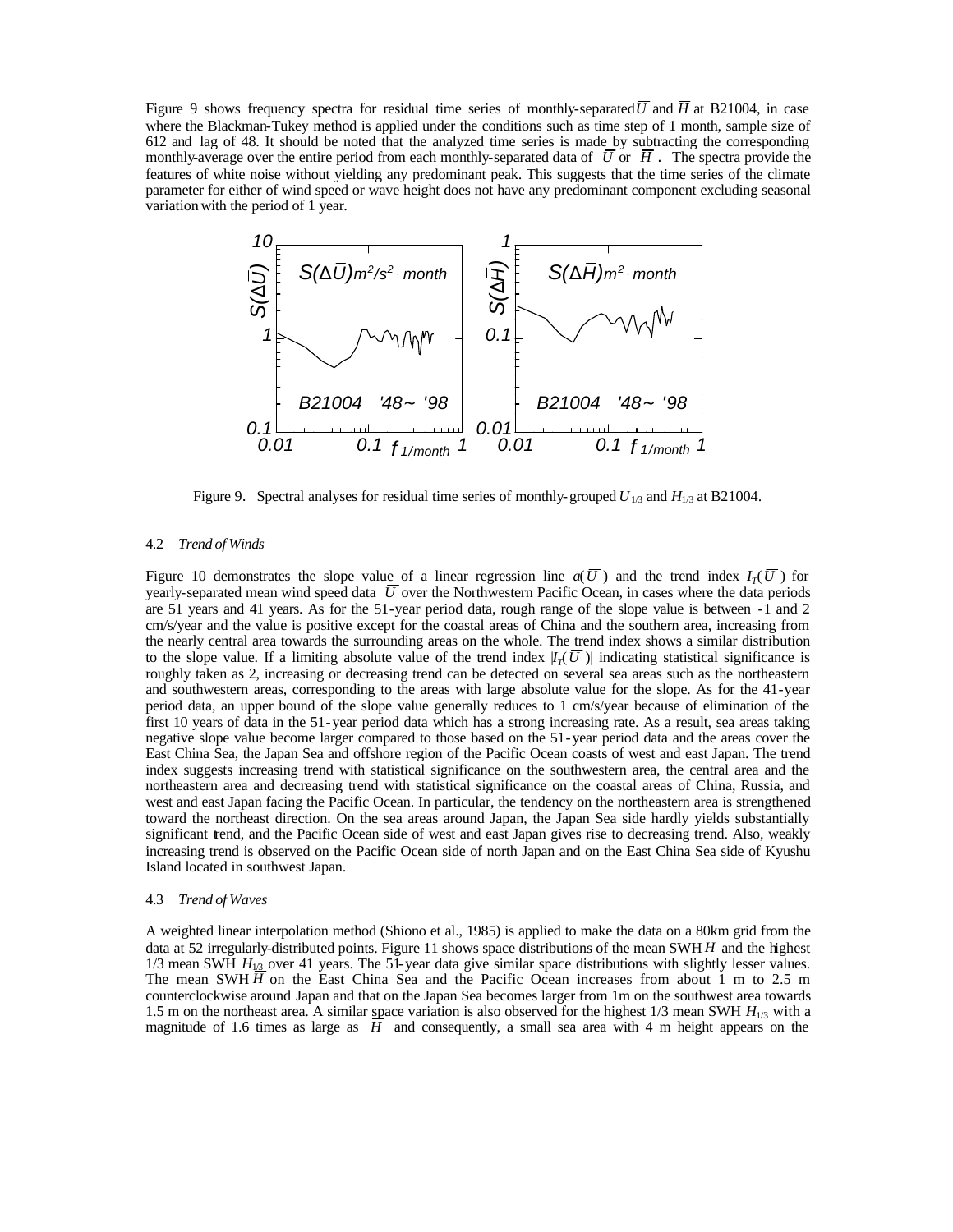

Figure 10. Trend analysis for yearly-separated data of mean wind speed over the Northwestern Pacific Ocean.



Figure 11. Mean and highest 1/3 mean of significant wave height data over 41 years on the Northwestern Pacific Ocean.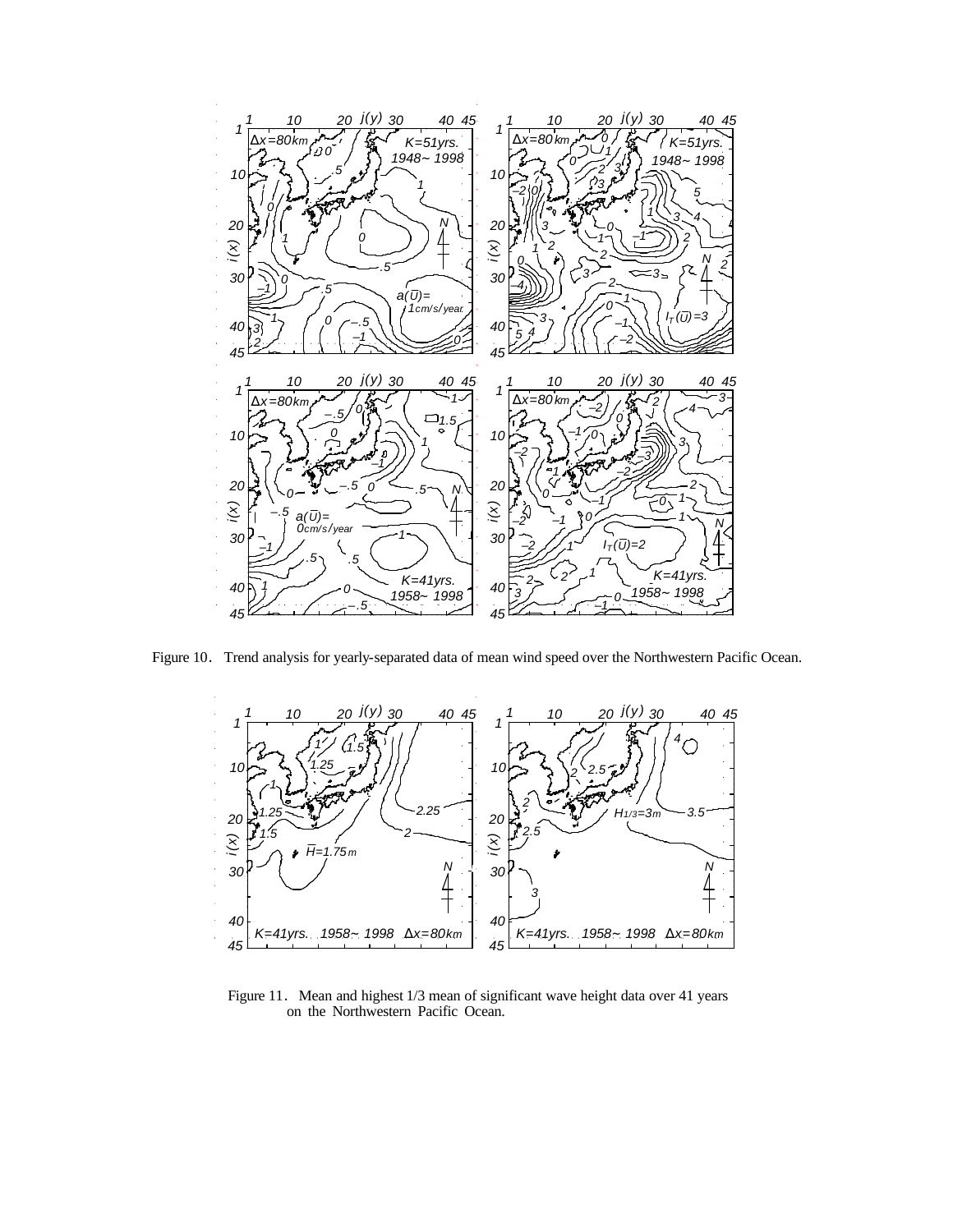northeastern area of the Northwestern Pacific Ocean.

Space distributions of the slope value  $a(H)$  and trend index  $I_T(H)$  of yearly-grouped mean SWH  $\overline{H}$  are given in Figure 12 separately for the 51-year data and the 41-year data. As for the 51-year data, the slope value  $a(\overline{H})$ increases from -1 mm/year on the northern area of the East China Sea to 7 mm/year on the northeast area of the Northwestern Pacific Ocean counterclockwise around Japan on the whole, in cases where the slope value from 2 to 3 mm/year covers a wide area on the western region of the Northwestern Pac ific Ocean. On the Japan Sea, the slope value increases from 0 mm/year on the Russian waters to 2 mm/year on the Japanese waters towards the southeast direction. A similar distribution is obtained for the trend index, corresponding to magnitude of the slope value. A statistically significant increasing trend in cases where trend index takes a value of more than 2 in a rough sense is seen on almost all areas of the Northwestern Pacific Ocean including the southeast area of the East China Sea and the trend intensity becomes greater from the central area towards the northeast area of the Northwestern Pacific Ocean. Also, a weak but statistically significant increasing trend is observed on the Japanese waters of the Japan Sea and a decreasing trend on a small area of the Chinese waters.

As for the 41-year data, decrease of the slope value from 1 to 2 mm/year compared to that based on the 51-year data brings about enlargement of areas taking negative slope value on the East China Sea, the Japan Sea and the Northwestern Pacific Ocean area near west Japan. As a result, absolute value of trend index generally becomes smaller than 2 on the western area of the Northwestern Pacific Ocean including the East China Sea and the Japan Sea. This suggests that trend of the mean SWH  $\overline{H}$  with statistical significance on the area is hardly detected except for a weakly decreasing trend on a small area of the Japan Sea. On the eastern area of the Northwestern Pacific Ocean, an increasing trend with statistical significance becomes stronger from the central area towards



Figure 12. Trend analysis for yearly-separated data of mean significant wave height on the Northwestern Pacific Ocean.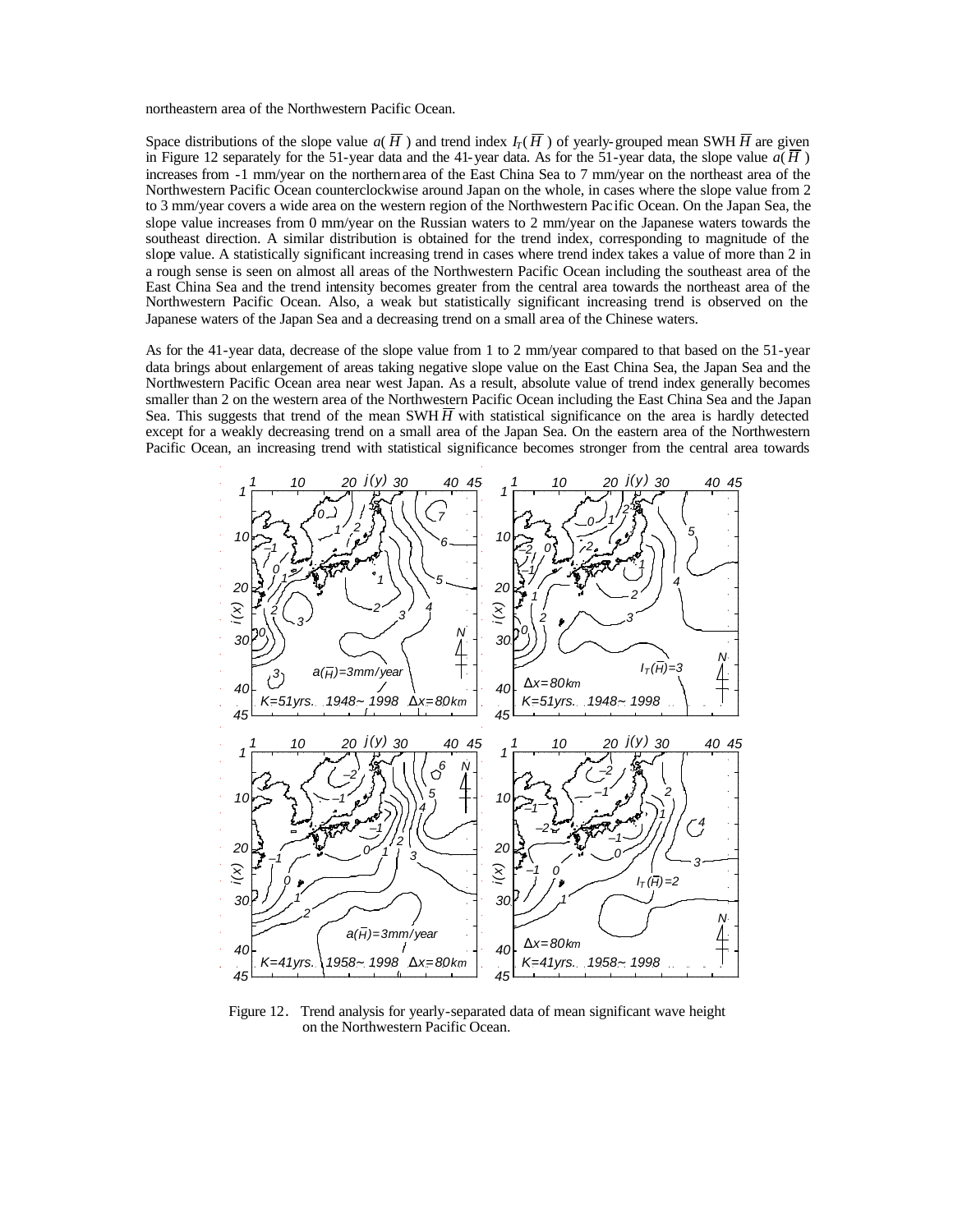the northeastern area. Also, a statistically significant trend is rarely observed on the coastal areas around Japan. It may be said from the slope value distribution that mean SWH  $\overline{H}$  is slightly decreasing over 41 years in most of the areas.

Figure 13 illustrates trend analyses of the highest  $1/3$  mean SWH  $H_{1/3}$  over the 41-year period on the Northwestern Pacific Ocean. Similar patterns in the cases of the mean  $\overline{SWH} \overline{H}$  are observed in both of the figures. But the trend intensity for  $H_{1/3}$  becomes slightly weaker compared to that for  $\overline{H}$ , because increasing rate of the slope value  $a(H_{1/3})$  to the slope value  $a(\overline{H})$  is generally smaller than that of the highest 1/3 mean value  $H_{1/3}$  to the mean value  $\overline{H}$  on the concerned sea area. As a consequence, increasing trend of  $H_{1/3}$  with statistical significance is limited on the east area of the Northwestern Pacific Ocean, which intensifies towards the northeast direction as well as in the case of *H* .



Figure 13. Trend analysis for yearly-separated data of highest 1/3 mean significant wave height on the Northwestern Pacific Ocean.

Finally, trend index for season-separated data of the mean SWH  $\overline{H}$  over 41 years on the Northwestern Pacific Ocean is shown in Figure 14 for the winter season from January to March and for the summer season from July to September respectively. The overall pattern of trend index in the winter season is insignificantly different from



Figure 14. Trend analysis for season-separated data of mean significant wave height on the Northwestern Pacific Ocean.